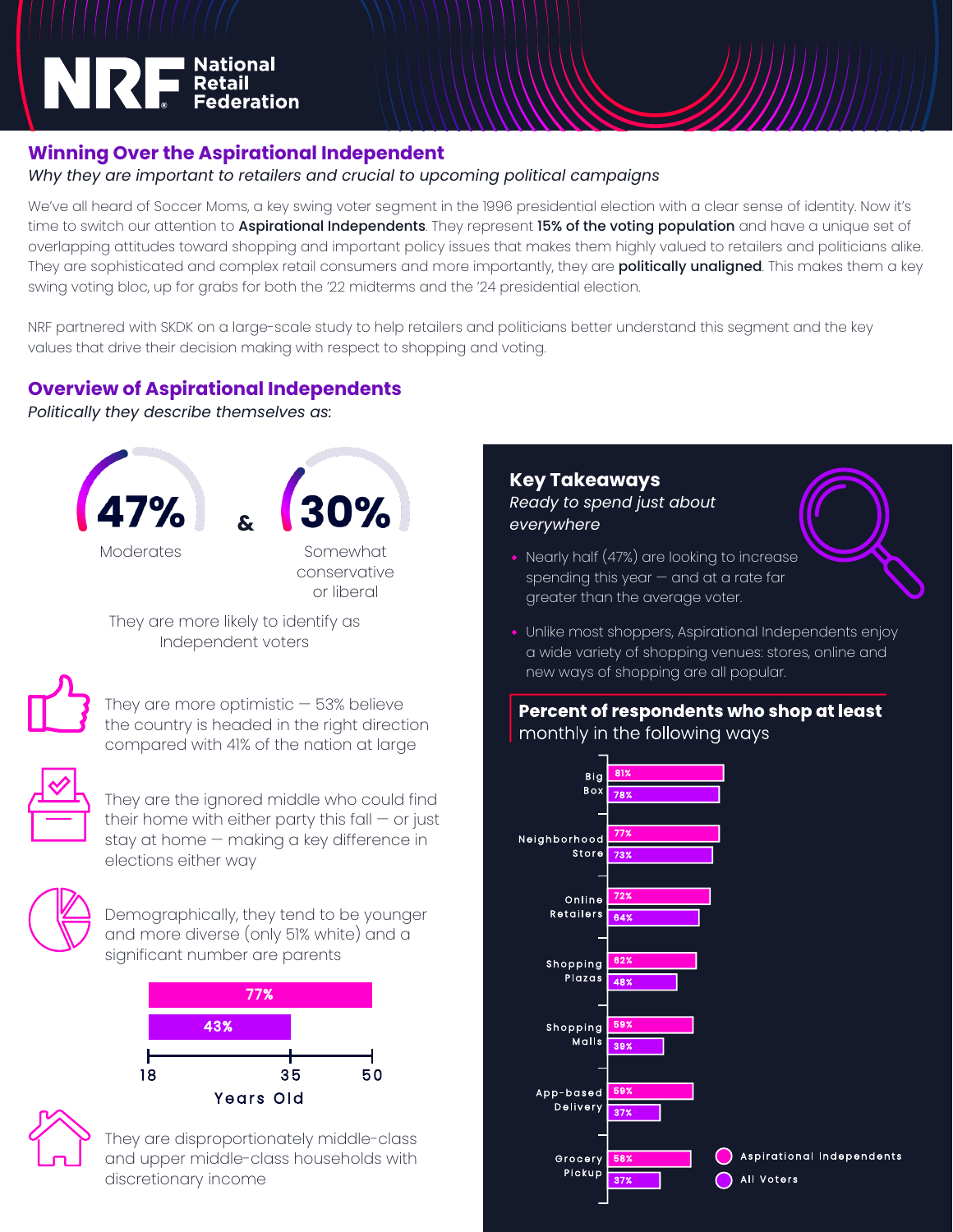# NRE Retail Federation

### **Key Takeaways on Aspirational Independents**

Fun is their No. 1 attribute in shopping. They care about getting a good deal; about quality; about trends; about speed; about friendliness. But they care the *most* about fun. Shopping is something to experience with others, a hunt for "that thing I want." They enjoy it, and they want a retailer to share that sense of fun.

- They are independent voters, and they are independent shoppers.
- Aspirational Independents are looking for that right mix of price, selection and customer service/employees but all those factors feel very dynamic to them. Their loyalty to brands and retailers shifts depending on which is offering them the best experience or value.

They like retailers — 69% believe big retailers improve their quality of life, 68% believe retailers pay their fair share in taxes and 71% like politicians who make it easier for retailers to locate in their community, including warehouses.



Part of the reason for this frequent research is that Aspirational Independents think of the world as dynamic and ever-changing; what feels true today might not be true tomorrow. As such, they talked about relying on their own research skills and ability to "do their homework" to see if the assumptions they hold about a store, brand or politician hold up. They are also willing to occasionally re-verify any assumptions they hold about brand loyalties.

#### *Recommendations — getting and giving — are core to their identity*

- This group is not only comfortable sharing their recommendations but is also searching for opinions and insights through discussions with those closest to them or even from complete strangers on social media. This audience is looking to get and share ideas — an ideal "word-of-mouth" target.
- They shared how important it is for them to discover new things and ideas they have not considered, and they are agnostic about the source.
- On a similar note, politically they spoke of compromise  $-$  a key goal for them  $-$  as also something that felt relatively new. Many in this group are younger and have a hard time even recalling any political leader who was well-known for compromise.

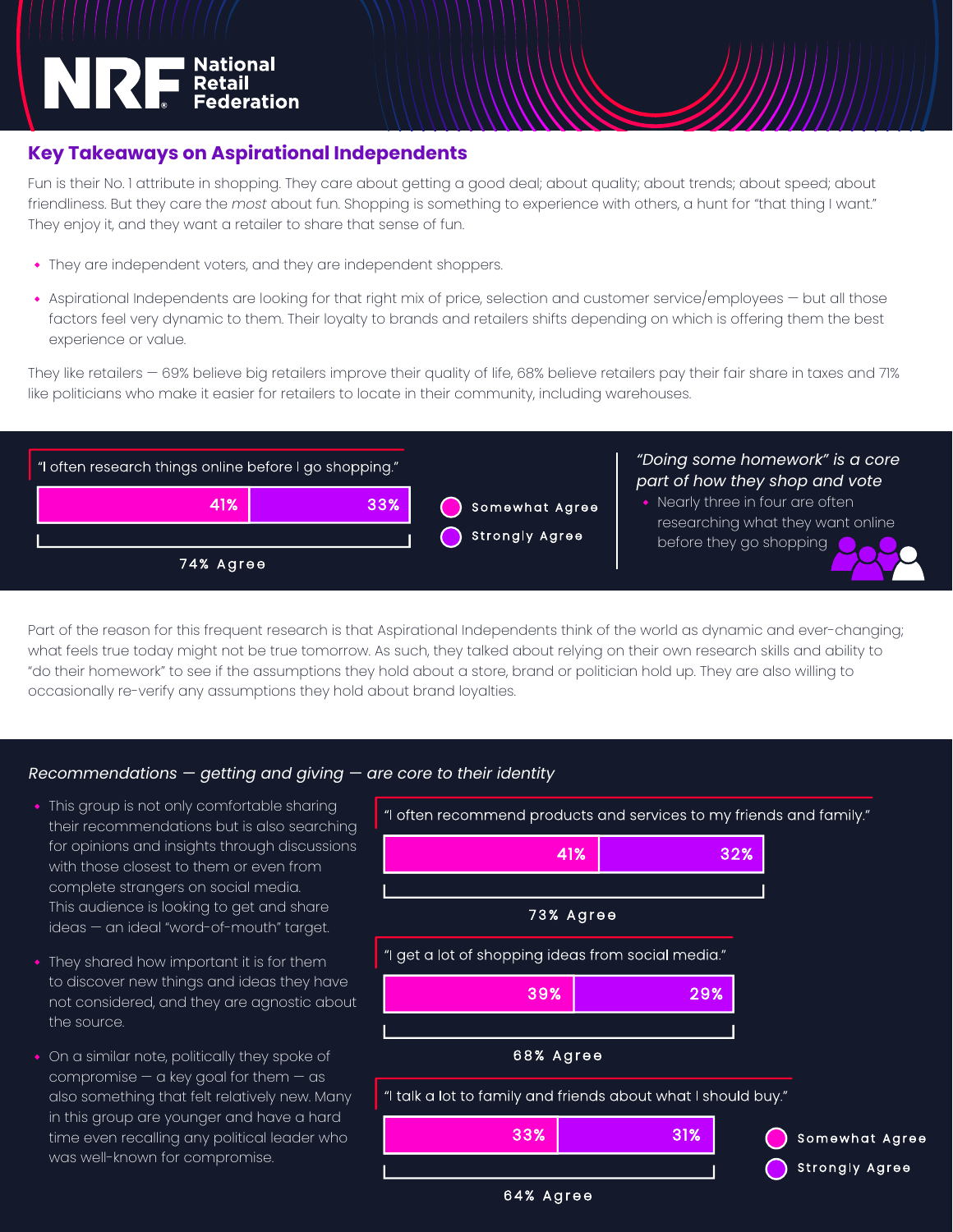

#### *With a growing sense of isolation in a partisan world, they are calling for compromise and peace*

They embrace common-sense and centrist rhetoric over partisan rhetoric. And the large majority of Aspirational Independents feel left out of a political process that caters to extremes.



- They feel a deeply personal toll from hyper-partisan politics, actively disengaging from friends and family members on political or current events-based discussions for fear of getting a partisan reaction. They find political conversations increasingly more frustrating and exhausting.
- This cohort rebels against what they see as corporations becoming too political and appeasing extremes. They also seek out and respond negatively to hypocrisy. If a brand or retailer does take a stance on an issue, they should expect to be held accountable..
- Aspirational Independents like action over policy. In theory, a retail company showing some interest in the community and a responsibility to society is a good thing, but doing so in an overly aggressive manner raises flags for them. They would rather companies highlight actions already taken rather than rhetorical promises. Doing the latter feels like bringing partisan politics into the store and, once again, ignoring the moderates for the partisans.